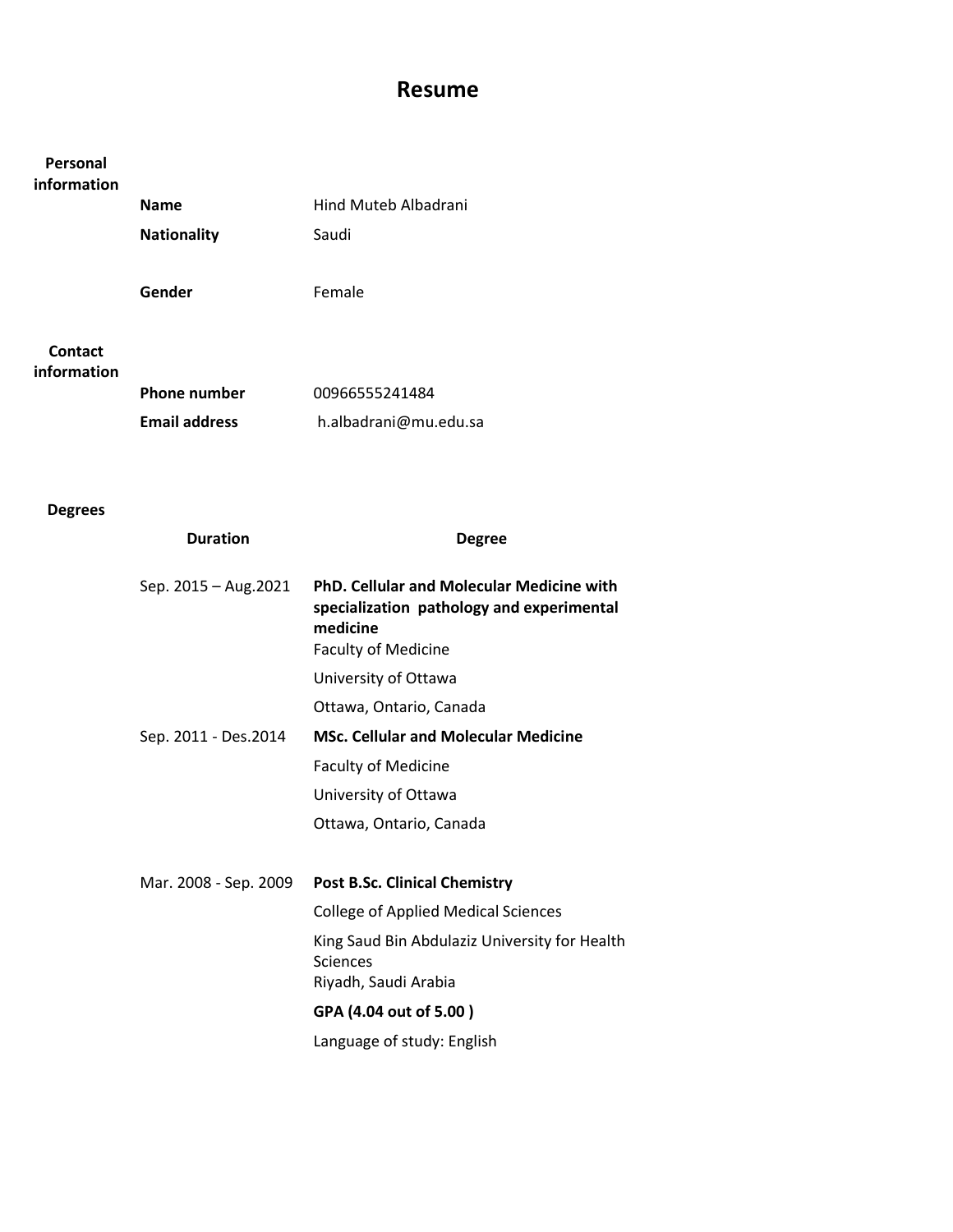|                         | Feb. 2004 - Feb. 2008      | <b>B.Sc. Biochemistry</b>                                                                                                                                                                                                                                             |                                                                                       |
|-------------------------|----------------------------|-----------------------------------------------------------------------------------------------------------------------------------------------------------------------------------------------------------------------------------------------------------------------|---------------------------------------------------------------------------------------|
|                         |                            | College of Science                                                                                                                                                                                                                                                    |                                                                                       |
|                         |                            | King Saud University                                                                                                                                                                                                                                                  |                                                                                       |
|                         |                            | Riyadh, Saudi Arabia                                                                                                                                                                                                                                                  |                                                                                       |
|                         |                            | GPA (3.76 out of 5.00)                                                                                                                                                                                                                                                |                                                                                       |
|                         |                            | Language of study: English                                                                                                                                                                                                                                            |                                                                                       |
| <b>Certificates</b>     |                            |                                                                                                                                                                                                                                                                       |                                                                                       |
|                         | Sep. 2018                  | Participated in molecular mechanism of muscle wasting during aging and<br>diseases<br>Switzerland                                                                                                                                                                     |                                                                                       |
|                         | April. 2016                | Participated in experimental pathology international conference<br>United states                                                                                                                                                                                      |                                                                                       |
|                         | Aug. 2009                  | Certificate of attendance: Cognitive and Performance Examinations in Basic<br>Life Support for Healthcare Providers accordance to the standards and<br>guidelines of the American Heart Association<br>National Guard Health Hospital Affairs<br>Riyadh, Saudi Arabia |                                                                                       |
|                         | Feb. 2009                  | Certificate of attendance: 1 <sup>st</sup> International<br>Conference in Biotechnology<br>King Fahad Cultural Center<br>Riyadh, Saudi Arabia                                                                                                                         |                                                                                       |
| <b>Licenses</b>         |                            |                                                                                                                                                                                                                                                                       |                                                                                       |
|                         | 2010                       | License of Saudi Commission for Health<br>Specialties                                                                                                                                                                                                                 |                                                                                       |
|                         | 2009                       | Basic Life Support for Healthcare license<br>(BLS)                                                                                                                                                                                                                    |                                                                                       |
| Occupational<br>history |                            |                                                                                                                                                                                                                                                                       |                                                                                       |
|                         | <b>Duration</b>            | <b>Work place</b>                                                                                                                                                                                                                                                     | <b>Responsibilities</b>                                                               |
|                         | Apr. 2015- present<br>time | <b>College of Applied Medical Sciences</b><br>Majmaah University<br>Majmaah, Saudi Arabia                                                                                                                                                                             | Faculty member                                                                        |
|                         | Oct. 2008 - Aug. 2009      | <b>Department of Pathology and Laboratory</b><br><b>Medicine</b><br>National Guard Health Hospital Affairs<br>Riyadh, Saudi Arabia                                                                                                                                    | Laboratory technician for<br>blood tests, medical report<br>and equipment maintenance |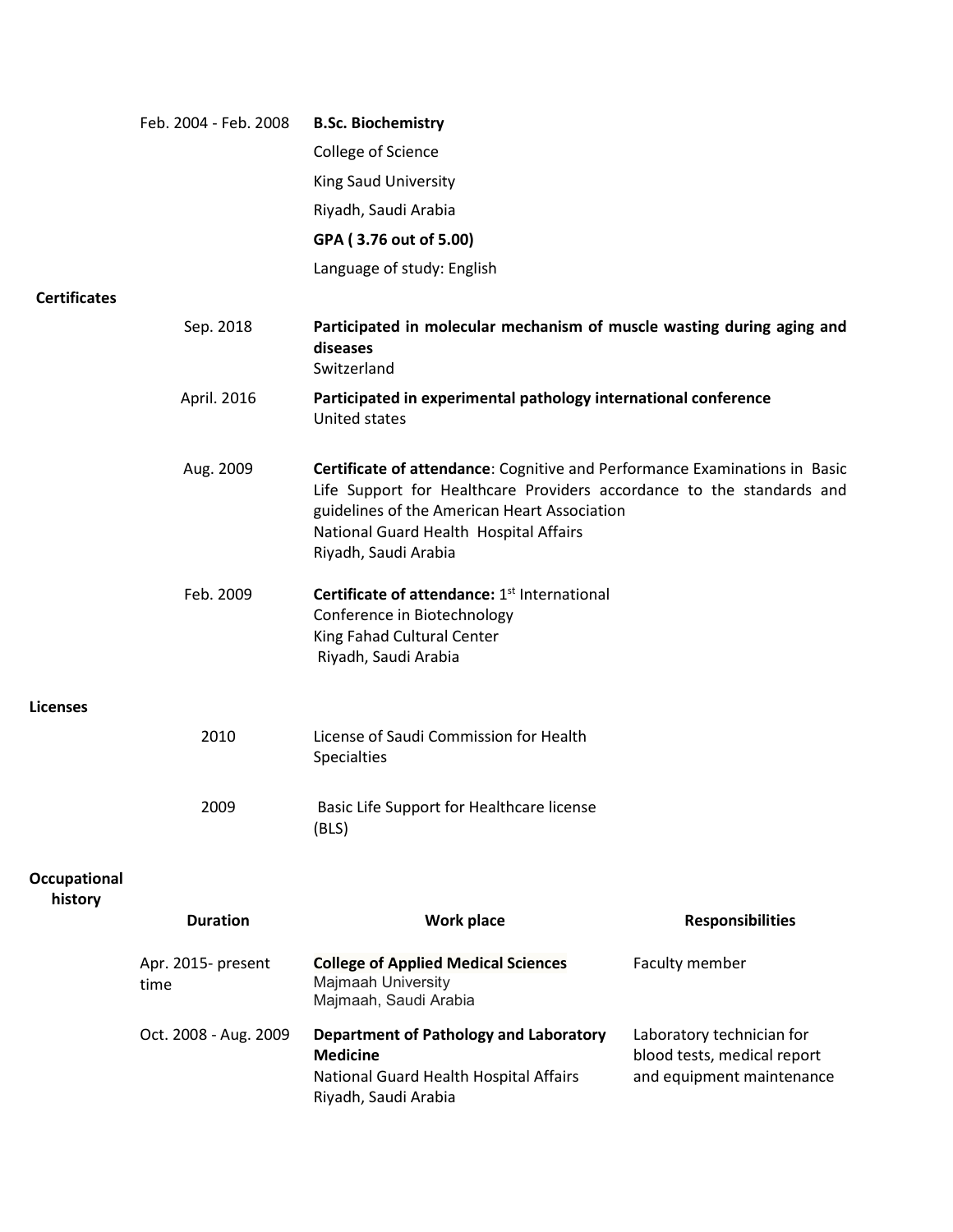| Feb. 2009 - May. 2009 | <b>Ambulatory Care Center Laboratory</b><br>National Guard Health Hospital Affairs<br>Riyadh, Saudi Arabia     | <b>Training for Phlebotomist</b>                                                                             |
|-----------------------|----------------------------------------------------------------------------------------------------------------|--------------------------------------------------------------------------------------------------------------|
| Oct. 2009 - Feb.2009  | <b>Safety Laboratory Training Department</b><br>National Guard Health Hospital Affairs<br>Riyadh, Saudi Arabia | Training for chemical spell,<br>MSDS, internal and external<br>incident, fire, blood pathogen<br>infections. |
| July 2007 - Aug. 2007 | <b>Department of Pathology and Laboratory</b><br><b>Medicine</b><br>Dallah Hospital<br>Riyadh, Saudi Arabia    | Training for laboratory<br>technician                                                                        |
| July 2006 - Aug. 2006 | <b>Department of Pathology and Laboratory</b><br><b>Medicine</b><br>Alyamamah Hospital<br>Riyadh, Saudi Arabia | Laboratory technician for<br>blood tests, medical report<br>and equipment maintenance.                       |

#### Expertise

Computer software: Word, Excel, Sigma and SAS analysis

Laboratory techniques: Microscopy, Fluorescein, Cell culture, Electrophoreses, spectrophotometry and genotyping , physiology measurement, animal work and surgery

#### References

| Reference                                                                                                                                     | <b>University</b>                                                                                                       | <b>Contact information</b>                             |
|-----------------------------------------------------------------------------------------------------------------------------------------------|-------------------------------------------------------------------------------------------------------------------------|--------------------------------------------------------|
| Dr. Jean-Marc Renaud                                                                                                                          | Neuromuscular Research Centre                                                                                           | +16135625800 Ext 8156                                  |
| Department of Cellular and<br>Molecular Medicine                                                                                              | <b>Faculty of Medicine</b><br>University of Ottawa<br>541 Smyth Road, On, Ottawa,<br>Canada<br>K1H8M5                   | FAX: (613) 562-5434<br>Email: jmrenaud@uottawa.ca      |
| Dr.Tamimi, Waleed<br>Assistant professor and<br>head of Division of Clinical<br>Chemistry Department of<br>Pathology & Laboratory<br>Medicine | King Saud Bin Abdulaziz University<br>for Health Sciences<br>King Falad National Guard Hospital<br>Riyadh, Saudi Arabia | +966 1 2520088 Ext 11899<br>Email: tamimiw@ngha.med.sa |